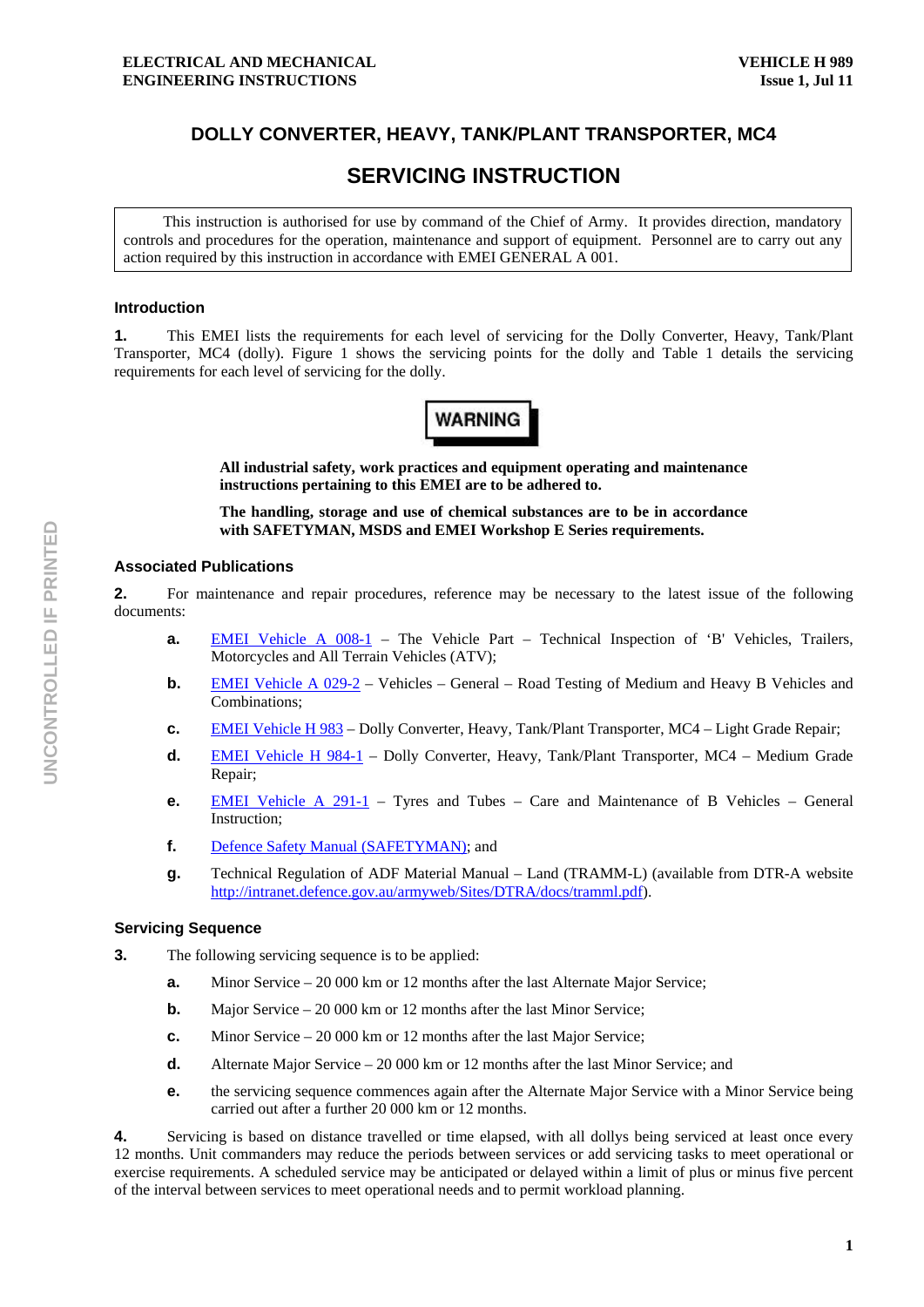### **NOTE**

When any equipment exceeds the five percent maximum limit of the servicing interval it is to be classified '**DO NOT USE – XX'** until the outstanding service is completed.

# **Authorised Personnel**

**5.** Servicing is to be carried out by a Vehicle Mechanic ECN 229 or tri-Service/civilian equivalent.

#### **Standard Job**

**6.** Standard job numbers have been raised to detail the vehicle servicing. The following standard job numbers have been allocated:

- **a.** Minor Service 6471;
- **b.** Major Service 6472;
- **c.** Alternate Major Service 6400; and
- **d.** Technical Inspection  $(TI) 6523$ .

# **Additional Tasks**

**7.** No additional tasks are to be added to scheduled maintenance work orders. A separate work order shall be raised to record additional maintenance tasks identified during the servicing and/or the Technical Inspection. These additional tasks may include, but not be limited to, the replacement of wheel bearings, brake pads/shoes, etc., and outstanding modifications. The additional tasks are to be completed in conjunction with the scheduled maintenance.

| <b>Serial</b>  | Item or Assembly (Note 1)                                               | <b>Minor</b>             | Major     | <b>Alt Major</b> | Lubricant | No of<br><b>Points</b> |
|----------------|-------------------------------------------------------------------------|--------------------------|-----------|------------------|-----------|------------------------|
| 1              | <b>Yard Release Valve</b>                                               | $\blacksquare$           | I,L       | I.L              | XG-315    | 1                      |
| 2              | Fifth Wheel Bearing Plate                                               | L                        | L         | L                | XG-291    | 4                      |
| 3              | <b>Wheel Bearings</b>                                                   | A                        | I.L       | I,L              | XG-291    | 4                      |
| 4              | <b>Brakes</b>                                                           | A                        | A         | A                |           | 4                      |
| 5              | Slack Adjusters                                                         | L                        | I,L       | I,L              | XG-291    | 8                      |
| 6              | <b>Brake Camshaft Bushes</b>                                            | L                        | L         | I,L              | XG-291    | 8                      |
| $\overline{7}$ | <b>Brake Relay Valve</b>                                                | $\blacksquare$           | I,L       | I,L              | XG-315    | 1                      |
| 8              | Spring Brake Control Valve                                              | $\overline{\phantom{0}}$ | I,L       | I,L              | XG-315    | 1                      |
| 9              | <b>Brake Relay Boost Valve</b>                                          | $\blacksquare$           | I,L       | I,L              | XG-315    | 1                      |
| 10             | Fifth Wheel Compensator                                                 | L                        | L         | L                | XG-291    | 10                     |
| 11             | Spring U-bolts (Note 2)                                                 | Y                        | Y         | Υ                |           | 8                      |
| 12             | Slack Adjuster Clevis                                                   | L                        | L         | L                | XG-291    | 8                      |
| 13             | TI (Para 8)                                                             | AR                       | <b>AR</b> | AR               |           |                        |
| 14             | Road Test (Para 9)                                                      | AR                       | <b>AR</b> | <b>AR</b>        |           |                        |
| 15             | Record Details of Inspection in GM 120<br>Part 2 - Record of Inspection | AR                       | <b>AR</b> | AR               |           |                        |
| 16             | Record Details of Service in GM 120<br>Part 2 - Record os Servicing     | AR                       | AR.       | AR               |           |                        |

**Table 1 Servicing Requirements for the Dolly** 

Legend: **A** – Adjust, **AR** – Action Required, **I** – Inspect, **L** – Lubricate, **Y** – Tighten

Notes

1. Table 1 refers to Figures

2. Tighten the spring u-bolts to 415 N.m.